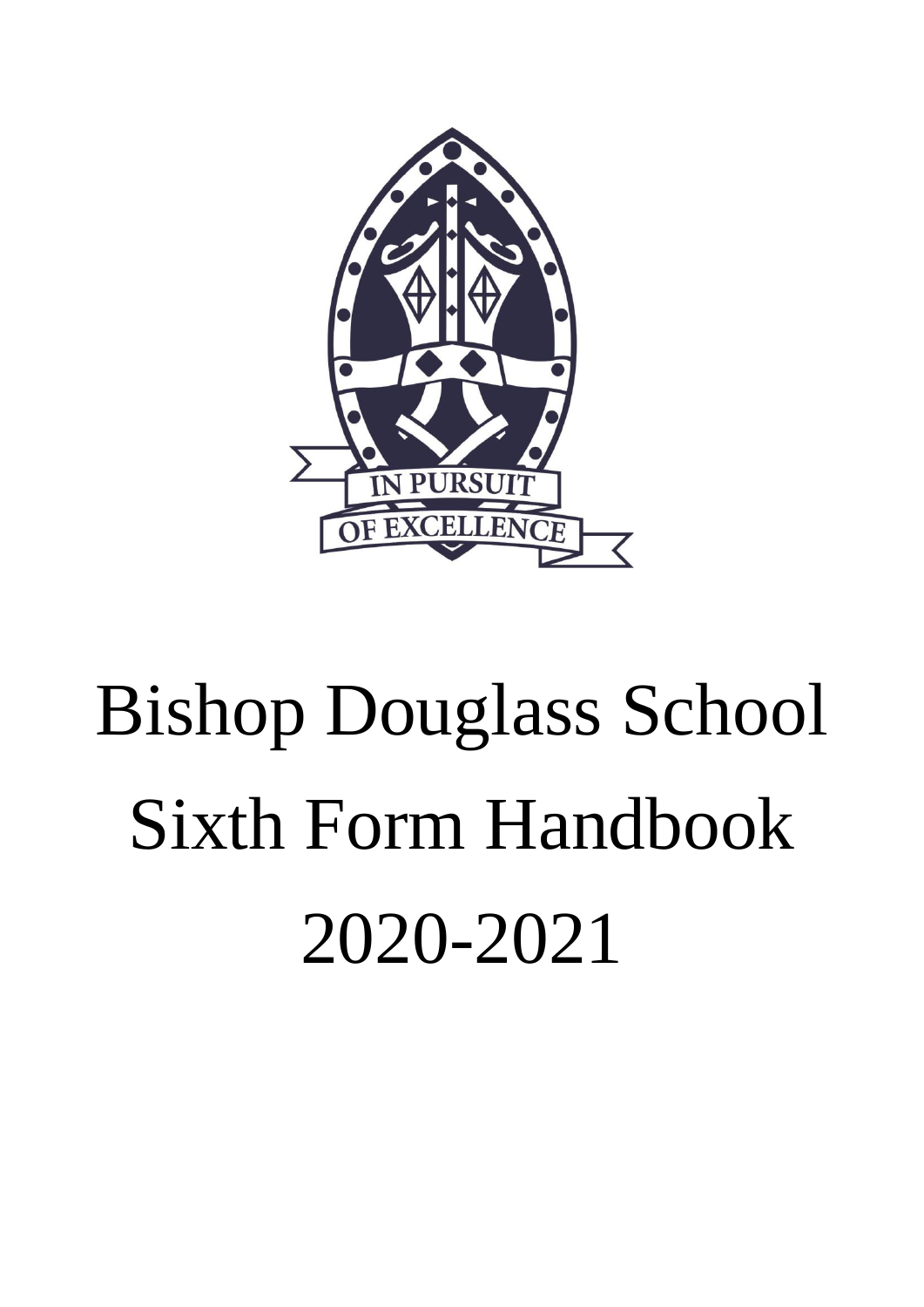# **BISHOP DOUGLASS SIXTH FORM**

Welcome to our sixth form. Congratulations on making the decision to join us, I am sure that you will find your time here valuable, enjoyable and rewarding. We want you to be successful and well prepared for your next step. The aim is that you will receive high quality teaching and appropriate support from your tutor and the sixth form team, but this alone will not be enough; you will need to work hard and keep a firm eye on your long-term goals – be that University or work related. We hope too that you will grow in your faith and gain a better understanding of yourself and your neighbour. Core Sixth Form R.E. is compulsory and enables students to develop their understanding of the Catholic faith and wider issues in religion from their studies at key stage 4. Students will explore important questions related to how faith, ethics and spirituality can be relevant to people in society, and also to themselves as individuals.

We have high expectations of you in terms of both behaviour and your work ethic. The sixth form has a reputation for success, this is a reputation that you are expected to uphold. Your approach to work, the grades you achieve, the standards of behaviour that you display, will all be examples for the rest of the school community to follow. Much rests upon your shoulders but if you can meet this challenge, then you will be successful in your own right and continue the tradition of excellence at the sixth form.

You are here voluntarily; you have made the choice to be part of the sixth form. By the same token, there is no obligation on our part to have to accept you. You have earned your place but it is important that you understand and accept the terms and conditions that exist.

During your time in the sixth form, we want to know you as individuals treat you with respect and make sure that you are given all the necessary support and guidance that you need. Along the way you will be offered many opportunities. You will be given every opportunity to develop a wide range of skills and experience, which will be of great advantage and benefit when moving on in one or two years' time. Keep an eye on the notice board in the sixth form common room, listen out in assemblies, and tutor time for notices.

Your timetable will consist of:-

- Lessons in your chosen subjects
- Core Sixth Form RE (1 lesson per week) or A level Theology (if it is one of your options)
- Private study: You are expected to complete between 5 and 7 hours of independent study a week for **each** A level subject you have chosen; or 15 hours a week for your BTEC courses.

Education is about much more than just your chosen subjects. It is preparation for a successful life. Opportunities will be provided to enable you to:-

- Develop your ability to work and learn independently
- Take responsibility and provide leadership
- Develop your ability to work effectively with others
- Contribute to your local community
- Develop your knowledge and understanding of a range of issues and subjects not directly offered in your subjects
- Gain qualifications
- Develop your physical skills

Think about: being part of the **top team;** becoming a **peer mentor**; putting your name down for a **University visit**; volunteering to support lessons **lower down the school**; writing an article for **The Douglass;** organising a **sixth form event** and fundraising for **charity**.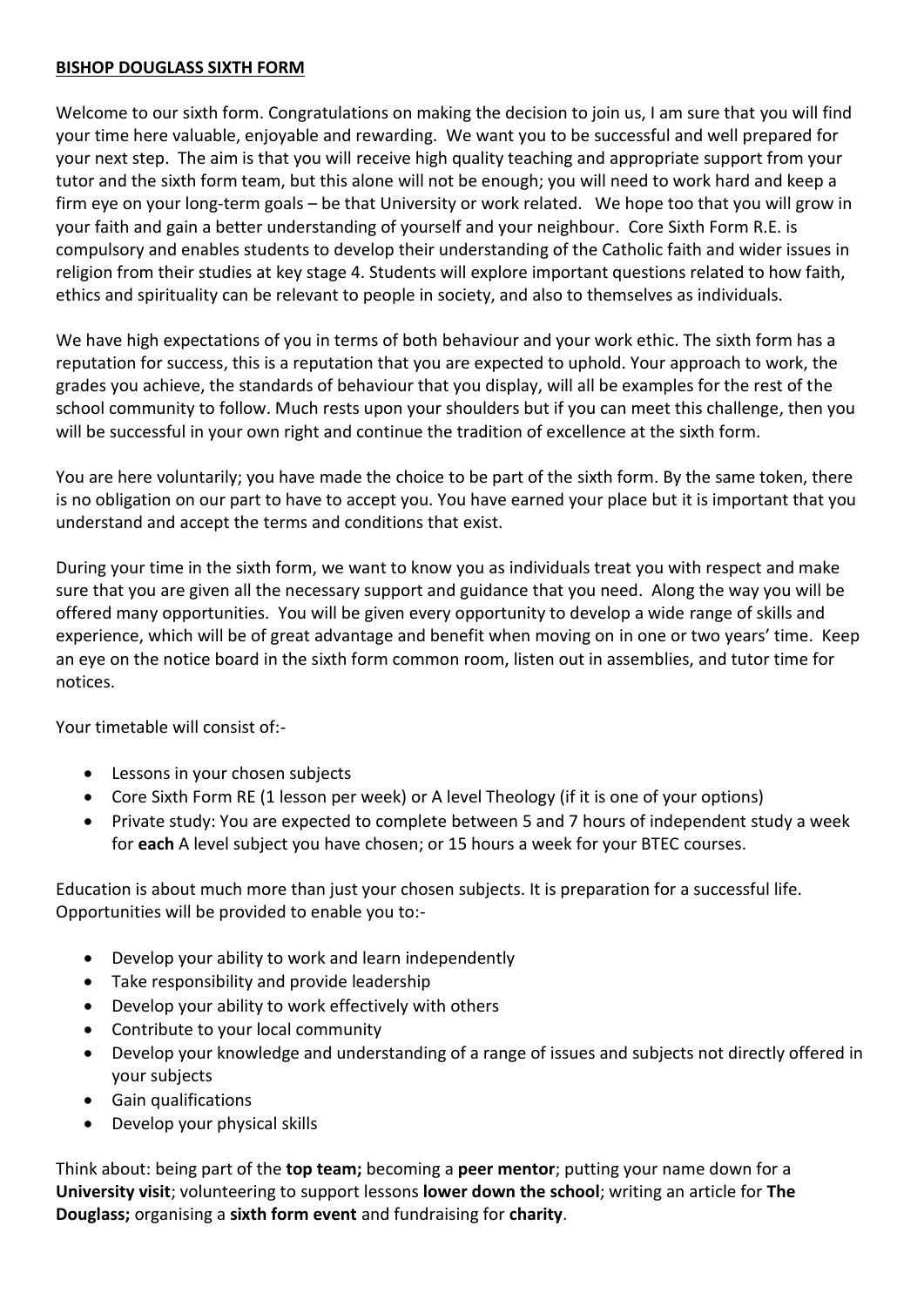## **SIXTH FORM STAFF**

Ms Laura Binz – Head of Sixth Form Ms Daniela Prina – Senior Tutor to the Sixth Form Ms Sandra Chisholm – Sixth Form Assistant Ms Lisette Modebe – Sixth Form Assistant Mrs Betty Pavlou – Sixth Form Assistant

# **THE ROLE OF THE SIXTH FORM TUTOR**

Your tutor should be a central figure in your education. They are the first point of contact for any concern or problem; they monitor your progress, act as a communication link and generally guide you through the sixth form. Some students need lots of help, others very little, but all students need to go to tutor time in the morning and participate enthusiastically.

## **SIXTH FORM UNIFORM**

Sixth form students are expected to set the example and act as role models for the rest of the school community. Blazers, ties, sensible leather shoes (no trainers, converse or plimsolls) and a white shirt/blouse with a collar must always be worn. Boys can wear one earring and this must be a plain gold or silver stud and girls can only wear one pair of earrings. All students are asked to ensure that jewellery is modest and discreet. Girls are asked to ensure that skirts are knee length and not figure hugging. Tattoos must not be visible. Compliance with the uniform code is mandatory.

## **BOYS**

- Formal black trousers (no jeans/denim)
- White shirt
- Black blazer or black suit jacket
- Black v-neck sweater (optional)
- Sixth form clip-on tie (bought from Student Services, worn correctly, top button fastened)
- Conventional black shoes (no trainers, converse or plimsolls)
- One gold or silver stud (no diamantes)
- A watch

## **GIRLS**

- Formal black trousers or skirt (to the knee and not figure hugging, skater or pleated)
- White formal blouse with a collar
- Black blazer or black suit jacket
- Black v-neck sweater (optional)
- Sixth form clip-on tie (bought from Student Services, worn correctly, top button fastened)
- Black tights
- Conventional black shoes (no trainers, converse or plimsolls)
- A modest amount of jewellery is permitted (no oversize rings or earrings, etc.)
- One pair of earrings (gold or silver stud, no diamantes)
- A modest amount of make-up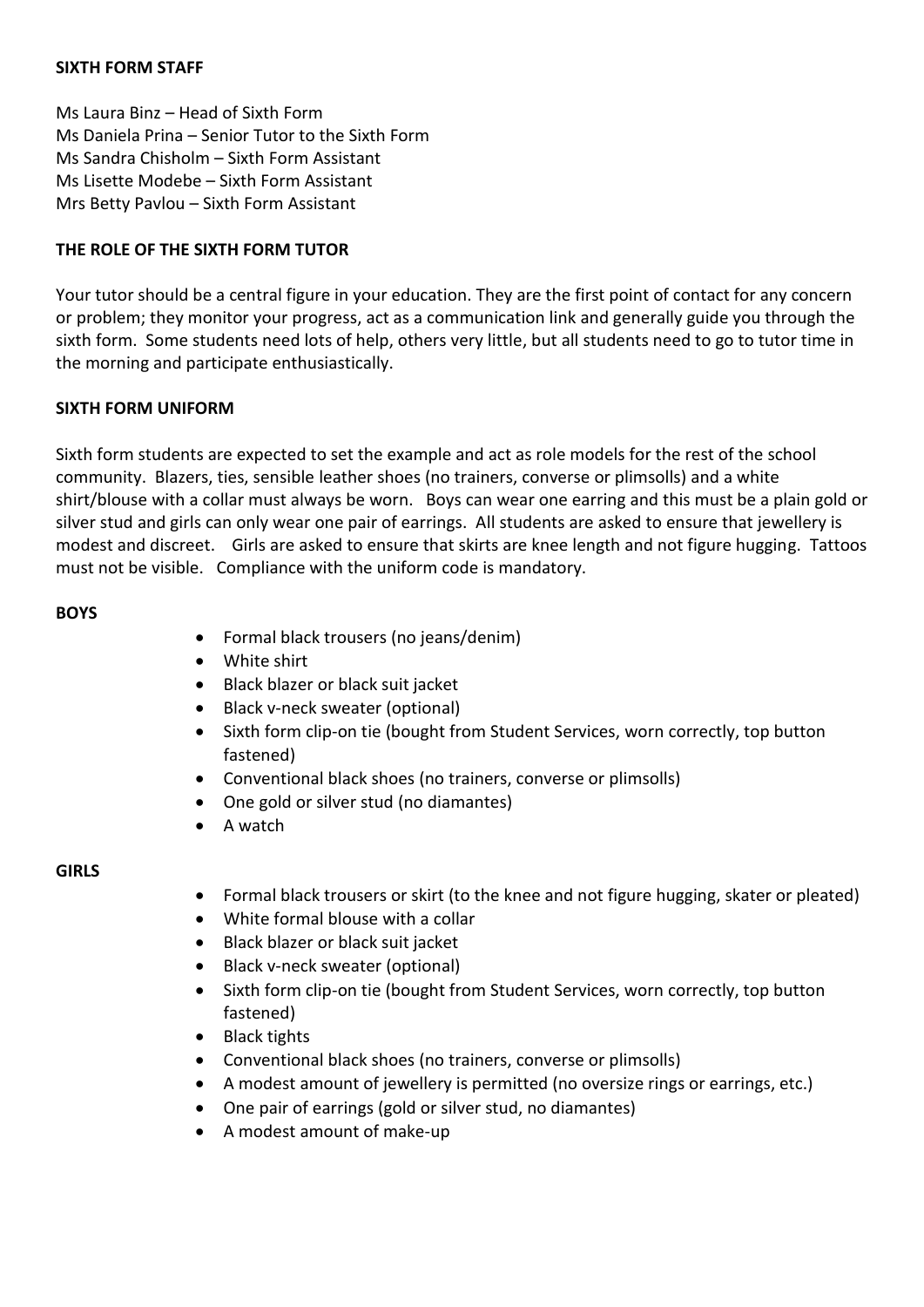#### **BOYS AND GIRLS**

- Dark coat (no denim or leather jackets, or coats with a pattern or motif)
- Mobile phones should not be used around the premises, they can only be used in the Sixth Form common room
- Sensible hairstyles, no lines or extreme styles.
- No hoodies, hats or caps

#### **SIXTH FORM COMMON ROOM**

The sixth form team supervise in the sixth form areas, keep study records and generally help with administrative tasks such as monitoring attendance to lessons, printing and helping with general queries. Please treat staff with the utmost respect and co-operate with them to ensure the area remains a pleasant space for students to use.

#### **FIRE BELL**

Most students are well-used to the procedure when the fire bell rings: leave the building immediately in silence, take your bag with you and, assemble on the football playground area in your tutor group and wait in silence for a register to be taken before being dismissed. The sixth form are expected to set an example by filing out and lining up in a serious and silent way.

## **CHANGE OF COURSE**

You may only change course with the written permission of Ms Binz or Ms Prina. Changing course will involve you getting agreements from both the Head of the subject you are enrolled for and the new Head of the subject that you wish to take on. Please remember that many courses fill up quickly and it may not be possible to permit your change of course. Any course changes must be completed by **Friday 26th September 2020**.

## **USE OF THE CANTEEN/LUNCHTIMES/FREE SCHOOL MEALS**

Sixth formers are encouraged to use the canteen at break and lunchtime and encouraged to do so as they are good role models for younger pupils. As a privilege, sixth formers have their own lining up queue at lunchtimes and can go to lunch at 1pm if they have a private study or a free lesson.

We do ask all eligible sixth formers to ensure their parents continue to register for free school meals and to apply for the 16-19 Bursary Fund.

#### **LEAVING THE PREMISES AT LUNCHTIME**

We do allow sixth form students to go off-site for lunch at 1.30pm. Students who have a free period 5 are not necessarily expected to come back to the school unless they have after school intervention or a late detention. Those returning must be back by 2pm. Students must sign out at Student Services if they are leaving the school at any other time.

## **THE COMMON ROOM**

This is your social area and is normally busy at break and lunch times. It is a pleasant environment and should be treated as such.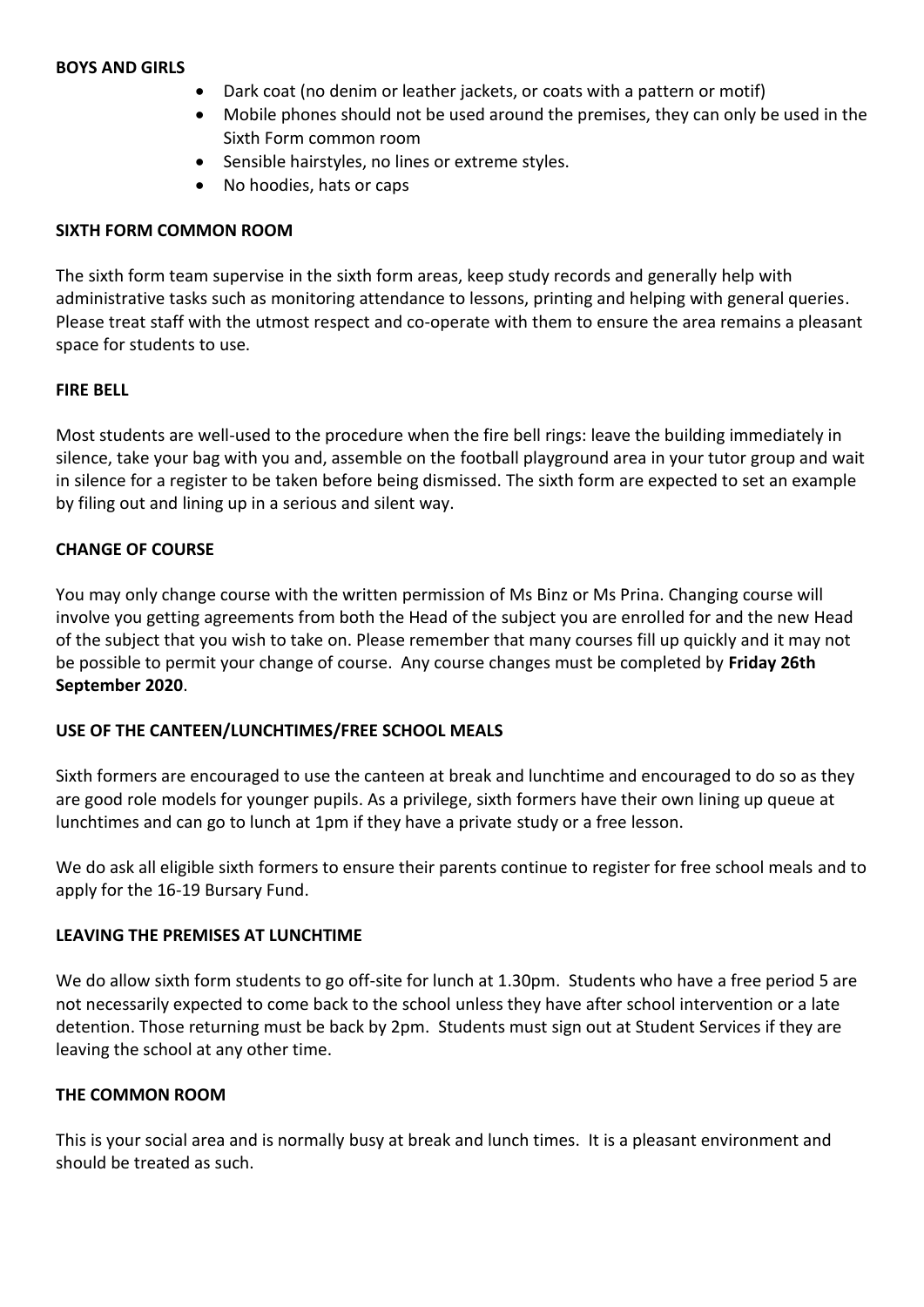A few requests from the Sixth Form Team to keep the environment pleasant:

- All litter goes in the bin.
- Only eat in the main area not by the computers.
- Act responsibly if you make a mess, clean up after yourself.
- Feet stay on the floor, not on tables or chairs.
- No inappropriate behaviour!
- Only use the computers for work they are not there for leisure purposes.

# **INTERNET AND COMPUTER USE POLICY**

Students are reminded not to use the internet to access inappropriate sites. Any student caught downloading inappropriate material or sending malicious messages etc. will be subject to the school's disciplinary code. As a general rule, always make several backup copies of assignments. Work must not be plagiarised.

# **PRESENTATION OF WORK**

Keep your notes and files neat. An A4 ring binder folder will be required for each subject. The sixth form policy is that A level homework essays are hand-written in black ink on A4 lined paper and not word processed thereby preparing your for handwritten exams, limiting plagiarism and encouraging synthesis of material.

# **COMPULSORY STUDY**

It is important to get into good habits of work and study to ensure a successful transition to A level and BTEC study. The latest and best research demonstrates quite clearly that in order for a student to achieve their potential and exceed target grades, 15-21 hours extra study is required per week. Accordingly private study lessons will be timetabled for you and these must be attended. Please ensure that you have enough work to do with you each day – and remember that this work must not be computer dependent (unless it is BTEC coursework) and must be completed in silence. Any student missing a private study session will be deemed to have truanted and will be subject to the disciplinary code.

## **LIBRARY AND STUDY ROOMS**

The library and study rooms are independent study areas for sixth form students during modules 1-5. Please remember that the spaces are silent study areas – if you are not silent you will be subject to the disciplinary code. Please ensure that you sign in when you go to the library for your compulsory study periods. Mobile phones are **not allowed** to be used.

## **ORGANISATION**

This will seem obvious to most students, but your days and your studies will run much more smoothly if you have the right equipment! Please bring a bag with you each day that is capable of being closed. The following is a list of things to help you to be organised and ready for any task set:

- Your sixth form journal
- An A4 ring binder folder **per subject**, with dividers
- Textbooks
- A pack of plastic wallets
- Pad of A4 ruled lined paper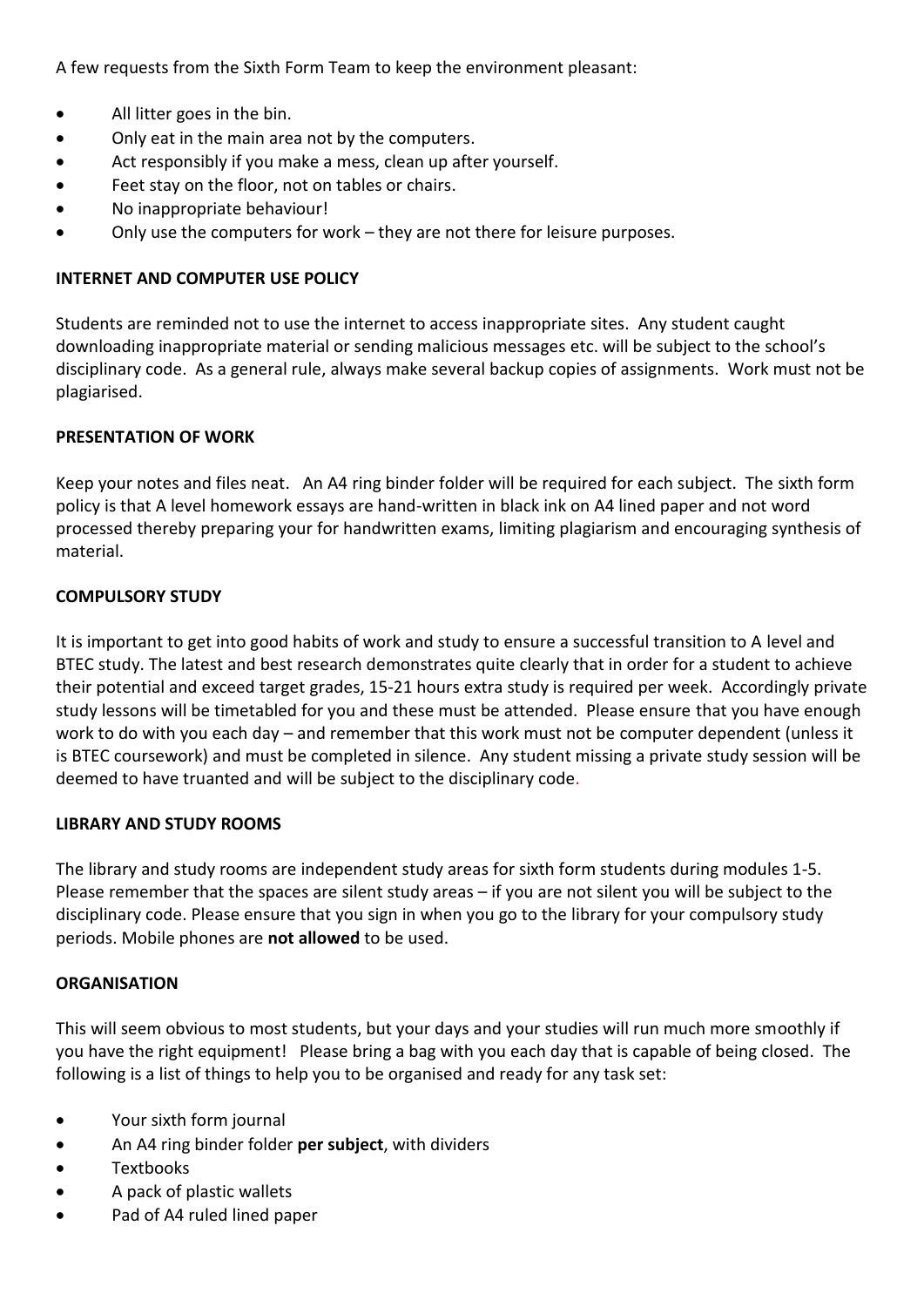- Full pencil case
- Scientific calculator
- USB flash drive / memory stick
- Reading book

# **ATTENDANCE**

This is the most important factor in deciding your success. We cannot teach you or help you if you are not here. Your courses are designed to last all year and do not have built in catch up time at the end for anything you have missed. If you are not here, you miss all kinds of information and support, everything from UCAS dates to bursaries. The first sign of a student who is failing or at risk of failing is a falling percentage for attendance.

By signing up to the sixth form you agree to be here full-time**.** This includes: tutor time; assembly; PSHE and enrichment sessions; RE lessons and compulsory study periods as well as all lessons. If sessions are missed then you will be subject to the sixth form disciplinary code.

# **IMPORTANT ATTENDANCE PROTOCOLS**

Register with your tutor each morning **arriving no later than 8:45 am** to school. Be punctual to lessons. On assembly day (Monday), line up in the designated area and be registered in the hall.

You will be registered for your study periods and must remain in the timetabled room for the duration of the period. If you leave before the end of a period then expect to be marked as absent.

If you miss a lesson through illness or an appointment it is your responsibility to catch up, your responsibility to hand work in or meet a deadline early and your responsibility to provide a valid reason for your absence. Be aware of your attendance percentage and number of missed lessons. These will be discussed during tutor times and with parents and are an excellent indicator of performance and likelihood of success.

# **PUNCTUALITY**

Lateness to school is never condoned. Expect to have a half-hour detention at the end of the day **and** at lunchtime if you are late for school. If you are late twice, you will also automatically have a one-hour detention after school on Friday. If you are late more than twice, you will automatically receive a Friday and a Saturday detention too. Regular lateness means that students will be subject to the disciplinary code.

# **TARGET SETTING**

At the start of year 12 you will be given minimum target grades to aim for. Note that these are a minimum expectation. You should be able to exceed these targets if you put in the fifteen to twenty one hours per week of private study which is expected of you. The targets are worked out by looking at your average GCSE score which predicts what you are likely to get in a given AS, A Level or BTEC subject. The targets may be tweaked by your teachers if they feel you are capable of more. Make a point of knowing your targets which should be stuck in your journal. Every half-term, you will be given a printout of your progress and it will be sent home to your parents too. It will tell you if you are currently at, above or below target. Your effort and behaviour will also be graded. This data may form the basis of tutorials or meetings with parents.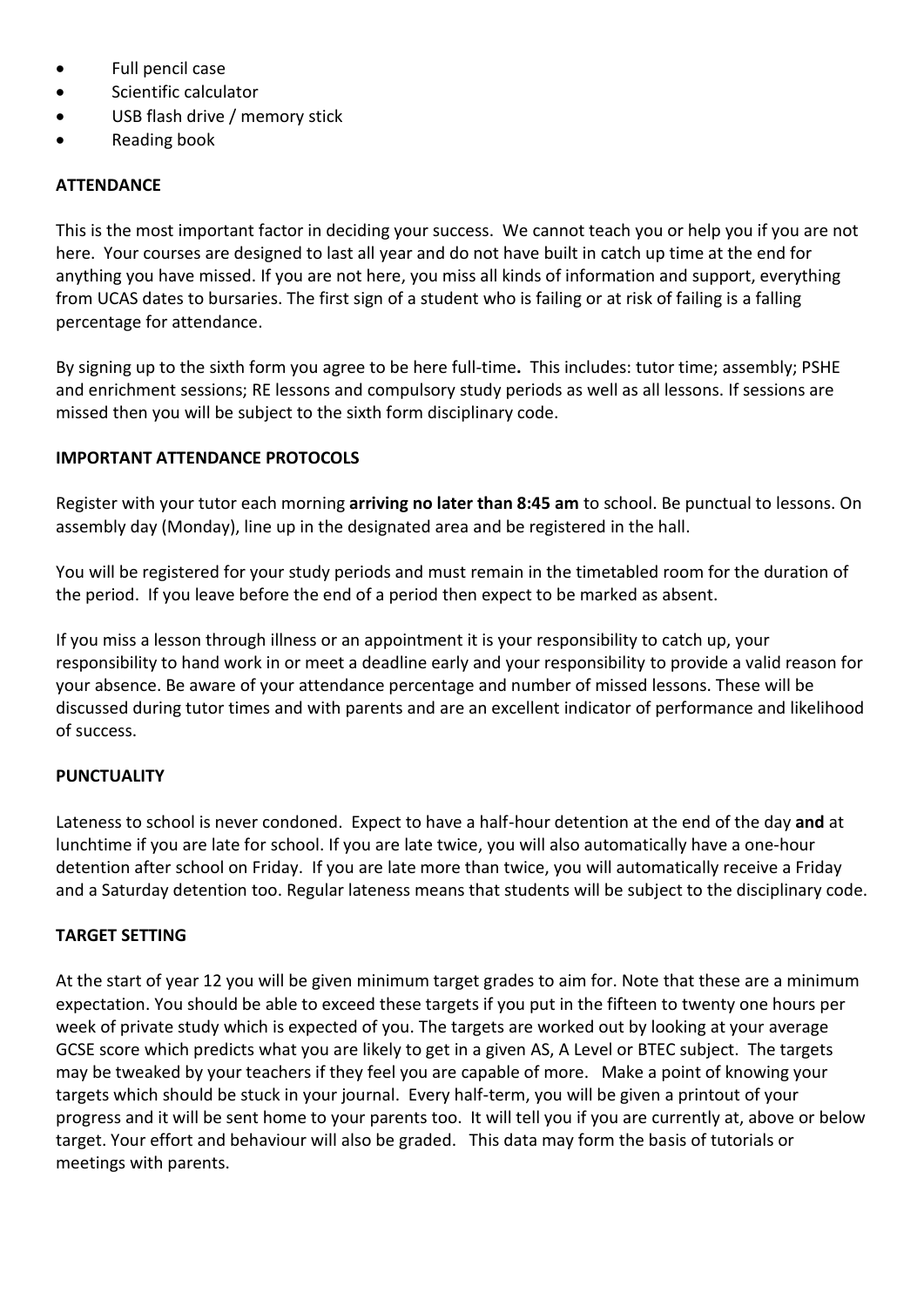# **THE IMPORTANCE OF ENGLISH AND MATHEMATICS GCSE**

Having passes at grade 4 and above in these subjects is crucial to allowing a student to take the next steps on the learning or career ladder. Those without passes must attend classes and complete all the work set. The school invests heavily in support for students who find these subjects difficult and we are committed to working with you to ensure your success.

# **SATURDAY AND HOLIDAY LESSONS**

Compulsory lessons will be scheduled afterschool, on Saturdays and during holidays and these are intended to support the progress of sixth form students. Students must attend these lessons and if they are unable to do so, they must inform Ms Binz or Ms Prina.

# **LOCKERS**

There are some lockers available in the sixth form common room and students have the option to purchase use of them for one year at a non-refundable cost of £5.

# **STUDY LEAVE**

There is no designated study leave at sixth form. Your lessons will run right up until the final exam in that subject, thereby giving you maximum support and preparation by staff. Do not be naïve in thinking that all revision can be completed a day or two before exams; you will need to start this process much earlier. All subject teachers offer timetabled revision classes in the run up to public examinations. You must attend these sessions to make the most of any support on offer.

# **PROGRESSING FROM YEAR 12 TO YEAR 13**

Please be aware that progression from year 12 to year 13 is not an automatic right. In order to progress at A Level, a student has to secure passes in the end of year 12 examinations and will have attended and completed work to a satisfactory standard. We expect as a minimum 90% attendance in the year without major breaches of the disciplinary code.

For each BTEC level 3 course, students must have completed 3- 6 units (dependent on the subject) at merit level or above in order to progress to the second year of level 3 courses.

Students following the level 2 pathway will need to achieve at least a merit in their subjects to progress onto the level 3 pathway.

## **SIXTH FORM TOP TEAM AND PREFECTS**

We value the opinion and input of the students in bringing about change and driving improvement. The sixth form committee led by the Head Boy and Head Girl and their deputies are at the heart of this process. You will have the opportunity both formally and informally to express your ideas and opinions through student council meetings and from conversations with sixth form committee members. You should know who they are as they are your representatives and work for you. Remember, this is your sixth form so make sure that you have your say! There will be an opportunity for all students to apply for a position on the committee and this will be announced early on in the new term.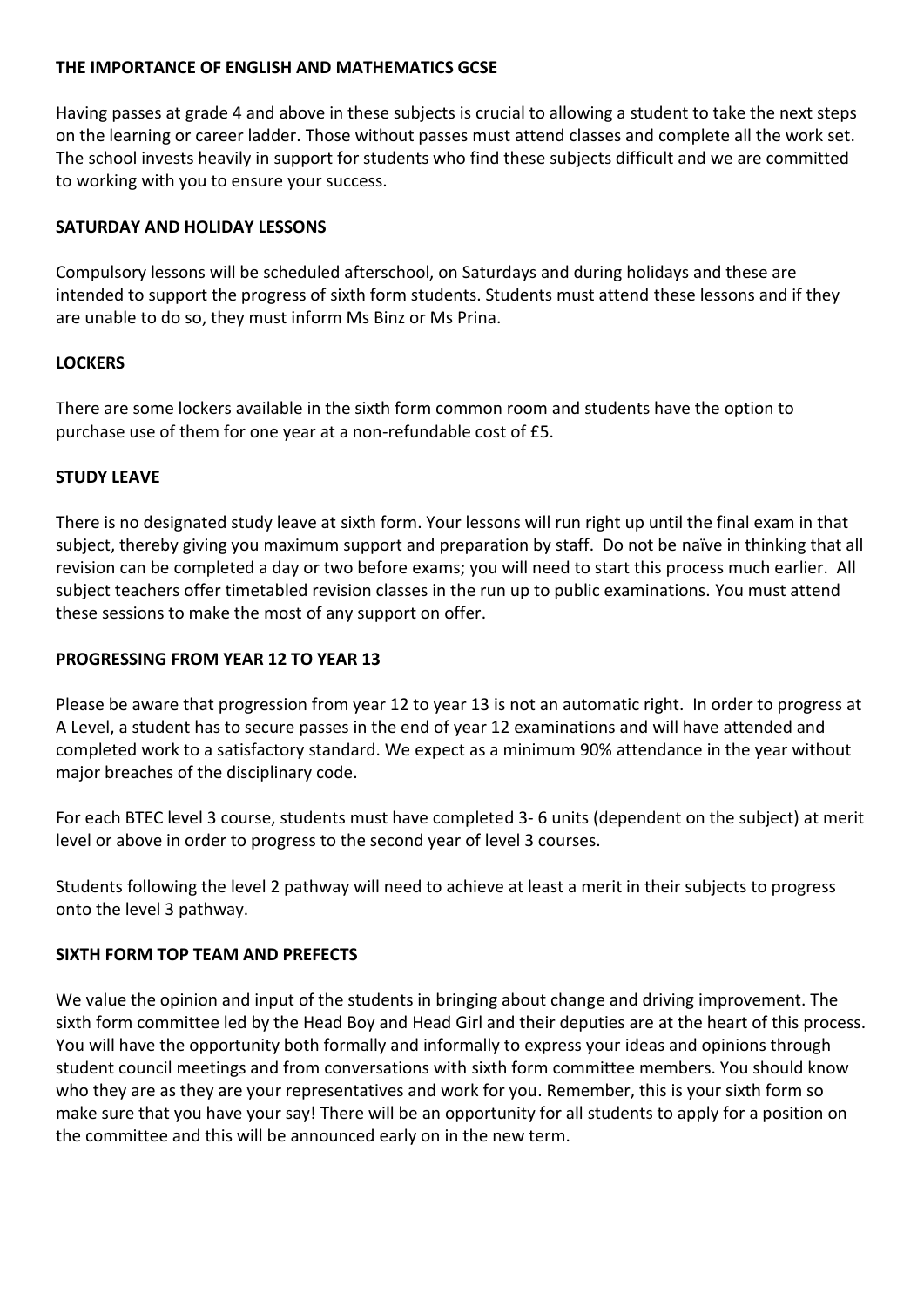#### **EMPLOYMENT**

At Bishop Douglass School, we recognise the value of having a part time job. The extra money, the experience and the skills learned are all useful to students. Problems tend to start where students are working too many hours, or working unsociable hours. You are strongly advised **not** to undertake paid work if you can manage without the money – paid work will get in the way of your studies.

# **CIGARETTES, ALCOHOL AND DRUGS**

Alcohol is banned: a student caught drinking alcohol on the school site faces disciplinary action and possible removal from roll. Students should not drink alcohol at lunchtime.

Smoking is banned on the school site and is prohibited in the building. Sixth form students are asked to set an example by never smoking within two miles of the school site.

Any student using or in possession of illegal substances (drugs) will be permanently excluded.

# **DISCIPLINARY CODE**

The sixth form operates a 'three strikes' policy. In short, if you are reprimanded for any reason e.g. being persistently late to school, not handing in work on time, not meeting academic standards, poor uniform, rudeness or inappropriate behaviour, not attending compulsory study periods, less than 90% attendance, using a mobile phone outside the common room, to name but a few (this list is not exhaustive), then a record will be kept and parents will be required to attend the school for a meeting. Infringements of the code may lead to temporary exclusions or an instruction to leave a course and/or the sixth form.

## **JOURNAL**

All students are expected to carry their journal in their blazer ready for inspection at any point during the school day.

## **MOBILE PHONES**

Sixth form students are allowed to use their mobile phones in the common room only.

# **UCAS**

It is our policy to encourage every sixth form student to think about Higher Education as the default route after following level 3 qualifications. Having a degree is now almost mandatory in society. It opens doors to many more careers and the opportunity to a better standard of living. The route into Higher Education can be daunting and seem like a very long way off; however, it comes around faster than you think. Luckily, there is lots of help at hand. Your tutor will be a source of advice as will the sixth form team. There is a scheduled programme involving workshops and university visits. The summer term culminates with a series of presentations and workshops to ensure that all students are ready to submit their first draft university application by the end of year 12. Whatever you do, do not decide yet that you are not going on to higher education or university. Complete your form as requested and then make an informed choice when the time comes.